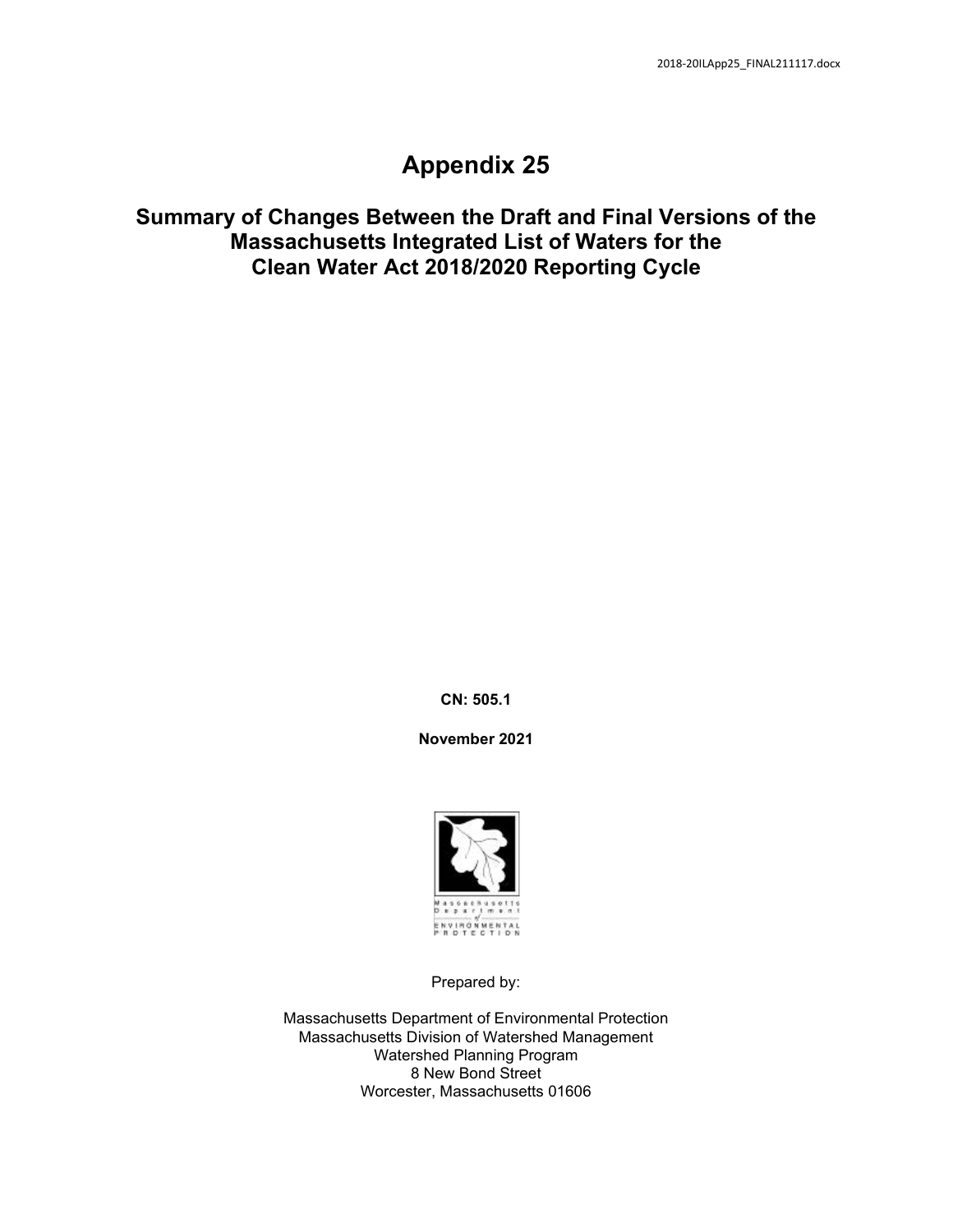## Appendix 25. Changes made between the Draft and Final versions of the 2018/20 integrated list (waters listed alphabetically by major watershed)

[NOTE: Only changes to impairments and action IDs between the Draft and Final versions of the 2018/2020 integrated list are shown below; other changes not impacting the integrated list are described in the Response to Comments document]

|                                   |          | 2018/20 AU     |                |                                               |                          |                                  |  |  |  |  |
|-----------------------------------|----------|----------------|----------------|-----------------------------------------------|--------------------------|----------------------------------|--|--|--|--|
|                                   |          | Category       |                |                                               |                          |                                  |  |  |  |  |
| Waterbody                         | AU ID    | <b>Draft</b>   | Final          | Impairment                                    | <b>ATTAINS Action ID</b> | <b>Impairment Change Summary</b> |  |  |  |  |
| <b>Blackstone</b><br>Kettle Brook |          |                |                |                                               |                          | <b>ADDED</b>                     |  |  |  |  |
|                                   | MA51-01  | 5              | 5              | Nutrient/Eutrophication Biological Indicators |                          |                                  |  |  |  |  |
| <b>Blackstone River</b>           | MA51-03  | 5              | 5              | Dissolved Oxygen                              |                          | <b>ADDED</b>                     |  |  |  |  |
| <b>Tatnuck Brook</b>              | MA51-15  | 5              | 5              | <b>Benthic Macroinvertebrates</b>             |                          | <b>ADDED</b>                     |  |  |  |  |
|                                   |          |                |                | (Flow Regime Modification*)                   |                          | <b>ADDED</b>                     |  |  |  |  |
|                                   |          |                |                | Sedimentation/Siltation                       |                          | <b>ADDED</b>                     |  |  |  |  |
| <b>Boston Harbor (Proper)</b>     |          |                |                |                                               |                          |                                  |  |  |  |  |
| <b>Boston Inner Harbor</b>        | MA70-02  | 5              | 5              | Dissolved Oxygen                              |                          | <b>ADDED</b>                     |  |  |  |  |
| <b>Boston Harbor: Mystic</b>      |          |                |                |                                               |                          |                                  |  |  |  |  |
| Alewife Brook                     | MA71-20  | 5              | 5              | Copper In Sediment                            |                          | <b>ADDED</b>                     |  |  |  |  |
|                                   |          |                |                | Escherichia Coli (E. Coli)                    | R1 MA 2019 01            | CHANGED                          |  |  |  |  |
| <b>Little River</b>               | MA71-21  | 5              | 5              | Escherichia Coli (E. Coli)                    | R1 MA 2019 01            | <b>CHANGED</b>                   |  |  |  |  |
| <b>Little River</b>               | MA71-22  | 5              | 5              | Escherichia Coli (E. Coli)                    | R1 MA 2019 01            | <b>CHANGED</b>                   |  |  |  |  |
| <b>Boston Harbor: Neponset</b>    |          |                |                |                                               |                          |                                  |  |  |  |  |
| <b>Neponset River</b>             | MA73-01  | 5              | 5              | Cadmium                                       |                          | <b>ADDED</b>                     |  |  |  |  |
| <b>Neponset River</b>             | MA73-02  | 5              | 5              | Metals                                        |                          | <b>ADDED</b>                     |  |  |  |  |
| <b>Neponset River</b>             | MA73-03  | $\overline{5}$ | $\overline{5}$ | Metals                                        |                          | <b>ADDED</b>                     |  |  |  |  |
| <b>Mill Brook</b>                 | MA73-08  | 5              | 5              | <b>Benthic Macroinvertebrates</b>             |                          | <b>ADDED</b>                     |  |  |  |  |
| <b>Beaver Brook</b>               | MA73-19  | 5              | 5              | <b>Benthic Macroinvertebrates</b>             |                          | <b>ADDED</b>                     |  |  |  |  |
| Massapoag Brook                   | MA73-21  | 4c             | 5              | <b>Benthic Macroinvertebrates</b>             |                          | <b>ADDED</b>                     |  |  |  |  |
| <b>Unnamed Tributary</b>          | MA73-32  | 4a             | 5              | <b>Benthic Macroinvertebrates</b>             |                          | <b>ADDED</b>                     |  |  |  |  |
| Boston Harbor: Weymouth & Weir    |          |                |                |                                               |                          |                                  |  |  |  |  |
| Crooked Meadow<br>River           | MA74-01  | $\overline{2}$ | 5              | Nutrient/Eutrophication Biological Indicators |                          | <b>ADDED</b>                     |  |  |  |  |
| Smelt Brook Pond                  | MA74018  | 3              | 4c             | (Fish Passage Barrier*)                       |                          | <b>ADDED</b>                     |  |  |  |  |
| Old Swamp River                   | MA74-03  | 4a             | 4a             | (Fish Passage Barrier*)                       |                          | <b>ADDED</b>                     |  |  |  |  |
| <b>Mill River</b>                 | MA74-04  | 4a             | 4a             | (Fish Passage Barrier*)                       |                          | <b>ADDED</b>                     |  |  |  |  |
| <b>Monatiquot River</b>           | MA74-08  | 5              | 5              | Dissolved Oxygen                              |                          | <b>ADDED</b>                     |  |  |  |  |
| <b>Furnace Brook</b>              | MA74-10  | 5              | 5              | Dissolved Oxygen                              |                          | <b>ADDED</b>                     |  |  |  |  |
| <b>Charles</b>                    |          |                |                |                                               |                          |                                  |  |  |  |  |
| Stop River                        | MA72-09  | 5              | 5              | Dissolved Oxygen                              | 40317                    | <b>ADDED</b>                     |  |  |  |  |
|                                   |          |                |                | Phosphorus, Total                             | 40317                    | <b>ADDED</b>                     |  |  |  |  |
| Mine Brook                        | MA72-14  | $\,$ 5 $\,$    | 5              | Temperature                                   |                          | <b>ADDED</b>                     |  |  |  |  |
| <b>Trout Brook</b>                | MA72-19  | 5              | 5              | Nutrient/Eutrophication Biological Indicators | 40317                    | <b>ADDED</b>                     |  |  |  |  |
| <b>Concord (SuAsCo)</b>           |          |                |                |                                               |                          |                                  |  |  |  |  |
| Carding Mill Pond                 | MA82015  | 5              | 5              | Nutrient/Eutrophication Biological Indicators |                          | <b>ADDED</b>                     |  |  |  |  |
| Hop Brook                         | MA82A-05 | 5              | 5              | Dissolved Oxygen                              |                          | <b>ADDED</b>                     |  |  |  |  |
|                                   |          |                |                | Dissolved Oxygen Supersaturation              |                          | <b>ADDED</b>                     |  |  |  |  |
| <b>Unnamed Tributary</b>          | MA82A-22 | 5              | 5              | Chloride                                      |                          | <b>REMOVED</b>                   |  |  |  |  |
|                                   |          |                |                |                                               |                          |                                  |  |  |  |  |